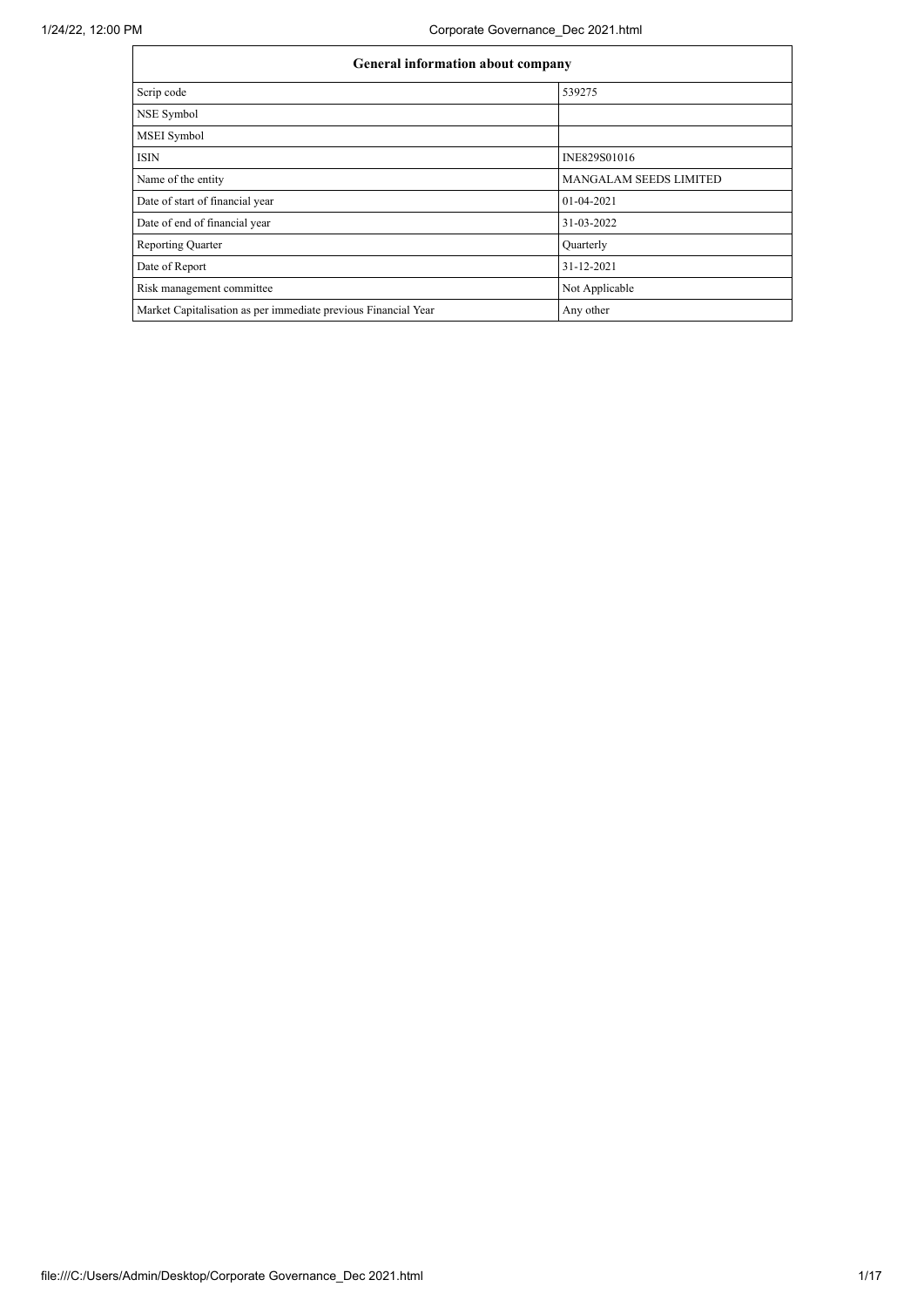## **Annexure I**

## **Annexure I to be submitted by listed entity on quarterly basis**

## **I. Composition of Board of Directors**

|                             |            |            |                                                |                                               |                               |                          | Disclosure of notes on composition of board of directors explanatory                                 |                                             |                                                           |                            |                      |                                            |                                                                                                                                                  |                                                                                                                                                                      |                                                                                                                                                                          |                                                                                                                                                                                                      |
|-----------------------------|------------|------------|------------------------------------------------|-----------------------------------------------|-------------------------------|--------------------------|------------------------------------------------------------------------------------------------------|---------------------------------------------|-----------------------------------------------------------|----------------------------|----------------------|--------------------------------------------|--------------------------------------------------------------------------------------------------------------------------------------------------|----------------------------------------------------------------------------------------------------------------------------------------------------------------------|--------------------------------------------------------------------------------------------------------------------------------------------------------------------------|------------------------------------------------------------------------------------------------------------------------------------------------------------------------------------------------------|
|                             |            |            |                                                |                                               |                               |                          |                                                                                                      |                                             | Whether the listed entity has a Regular Chairperson   Yes |                            |                      |                                            |                                                                                                                                                  |                                                                                                                                                                      |                                                                                                                                                                          |                                                                                                                                                                                                      |
|                             |            |            |                                                |                                               |                               |                          |                                                                                                      |                                             | Whether Chairperson is related to MD or CEO Yes           |                            |                      |                                            |                                                                                                                                                  |                                                                                                                                                                      |                                                                                                                                                                          |                                                                                                                                                                                                      |
| f the<br>tor                | PAN        | <b>DIN</b> | Category 1<br>of directors                     | Category 2<br>of directors                    | Category<br>3 of<br>directors | Date<br>of<br>Birth      | Whether<br>special<br>resolution<br>passed?<br>[Refer Reg.<br>$17(1A)$ of<br>Listing<br>Regulations] | Date of<br>passing<br>special<br>resolution | <b>Initial Date</b><br>of<br>appointment                  | Date of Re-<br>appointment | Date of<br>cessation | Tenure<br>of<br>director<br>(in<br>months) | No of<br>Directorship<br>in listed<br>entities<br>including<br>this listed<br>entity (Refer<br>Regulation<br>$17A$ of<br>Listing<br>Regulations) | No of<br>Independent<br>Directorship<br>in listed<br>entities<br>including<br>this listed<br>entity<br>(Refer<br>Regulation<br>$17A(1)$ of<br>Listing<br>Regulations | Number of<br>memberships<br>in Audit/<br>Stakeholder<br>Committee(s)<br>including this<br>listed entity<br>(Refer<br>Regulation<br>$26(1)$ of<br>Listing<br>Regulations) | No of post<br>of<br>Chairperso<br>in Audit/<br>Stakeholde<br>Committee<br>held in liste<br>entities<br>including<br>this listed<br>entity (Refe<br>Regulation<br>$26(1)$ of<br>Listing<br>Regulation |
| HAI<br>HAI                  | ALEPP1735C | 03173769   | Executive<br>Director                          | Not<br>Applicable                             | MD                            | $08 -$<br>$11-$<br>1977  | <b>NA</b>                                                                                            |                                             | 20-05-2015                                                | 20-06-2020                 |                      | 36                                         |                                                                                                                                                  | $\mathbf{0}$                                                                                                                                                         | $\Omega$                                                                                                                                                                 |                                                                                                                                                                                                      |
| AL<br>T                     | ABZPP0223A | 03173737   | Executive<br>Director                          | ${\bf Chairperson}$<br>related to<br>Promoter |                               | $01 -$<br>$06 -$<br>1950 | NA                                                                                                   |                                             | 20-05-2015                                                |                            |                      | 60                                         |                                                                                                                                                  | $\mathbf{0}$                                                                                                                                                         |                                                                                                                                                                          |                                                                                                                                                                                                      |
| <b>BHAI</b><br><b>IBHAI</b> | AMSPP1663N | 03173687   | Executive<br>Director                          | Not<br>Applicable                             |                               | $01 -$<br>$06 -$<br>1972 | NA                                                                                                   |                                             | 20-05-2015                                                |                            |                      | 60                                         |                                                                                                                                                  | $\mathbf{0}$                                                                                                                                                         | $\mathbf{0}$                                                                                                                                                             |                                                                                                                                                                                                      |
| <b>JIMIT</b>                | BOWPS0901F | 07192924   | Non-<br>Executive -<br>Independent<br>Director | Not<br>Applicable                             |                               | $04 -$<br>$09 -$<br>1989 | NA                                                                                                   |                                             | 20-05-2015                                                | 20-06-2020                 |                      | 60                                         |                                                                                                                                                  |                                                                                                                                                                      |                                                                                                                                                                          |                                                                                                                                                                                                      |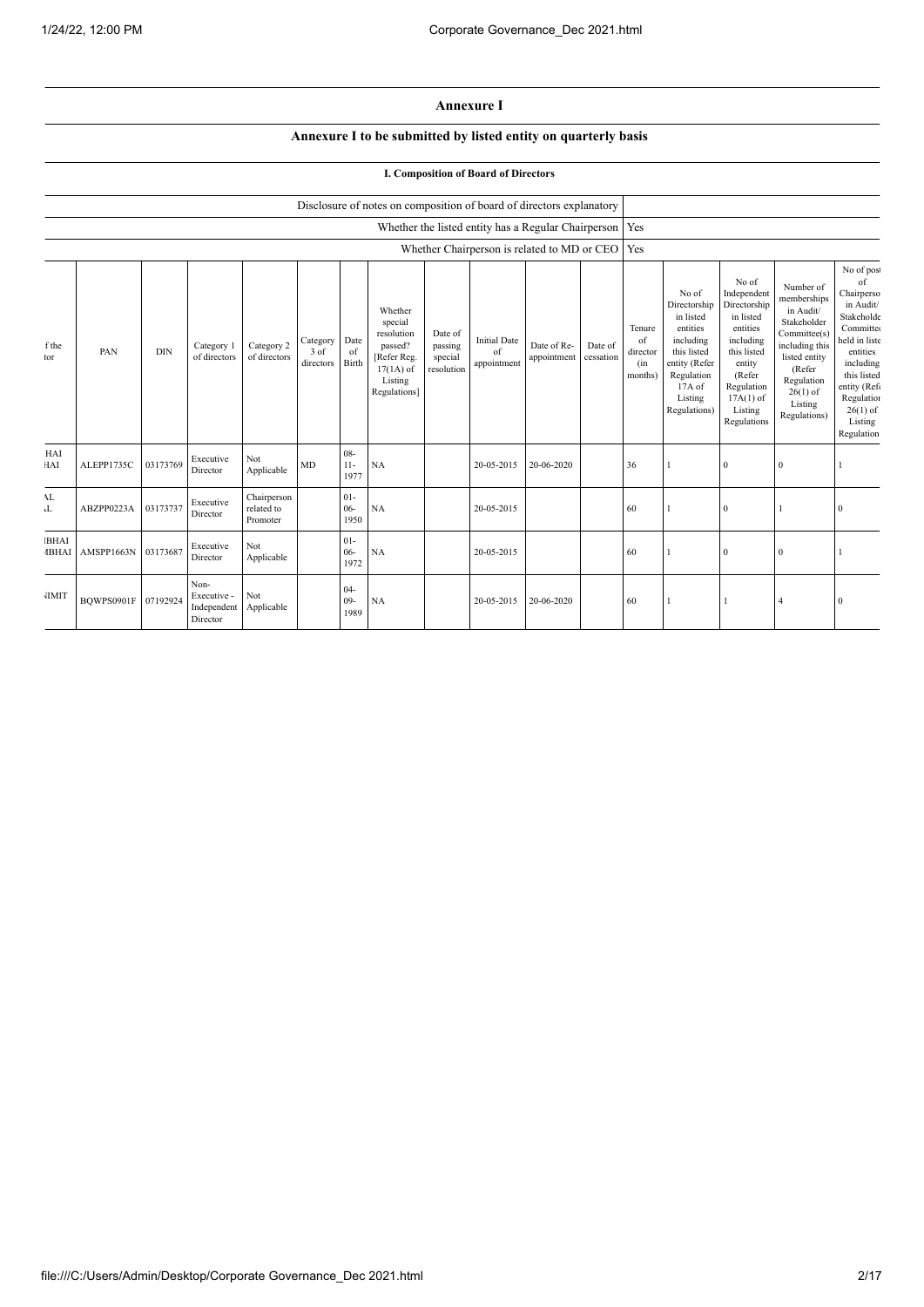|           | <b>I. Composition of Board of Directors</b> |                                                    |                     |            |                                                |                               |                               |                          |                                                                                                      |                                             |                                          |                            |                      |                                            |                                                                                                                                                |                                                                                                                                                                   |
|-----------|---------------------------------------------|----------------------------------------------------|---------------------|------------|------------------------------------------------|-------------------------------|-------------------------------|--------------------------|------------------------------------------------------------------------------------------------------|---------------------------------------------|------------------------------------------|----------------------------|----------------------|--------------------------------------------|------------------------------------------------------------------------------------------------------------------------------------------------|-------------------------------------------------------------------------------------------------------------------------------------------------------------------|
|           |                                             |                                                    |                     |            |                                                |                               |                               |                          | Disclosure of notes on composition of board of directors explanatory                                 |                                             |                                          |                            |                      |                                            |                                                                                                                                                |                                                                                                                                                                   |
|           |                                             |                                                    |                     |            |                                                |                               |                               |                          | Whether the listed entity has a Regular Chairperson                                                  |                                             |                                          |                            |                      |                                            |                                                                                                                                                |                                                                                                                                                                   |
| <b>Sr</b> | Title<br>(Mr)<br>Ms)                        | Name of the<br>Director                            | PAN                 | <b>DIN</b> | Category 1<br>of directors                     | Category 2<br>of<br>directors | Category<br>3 of<br>directors | Date<br>of<br>Birth      | Whether<br>special<br>resolution<br>passed?<br>[Refer Reg.<br>$17(1A)$ of<br>Listing<br>Regulations] | Date of<br>passing<br>special<br>resolution | <b>Initial Date</b><br>of<br>appointment | Date of Re-<br>appointment | Date of<br>cessation | Tenure<br>of<br>director<br>(in<br>months) | No of<br>Directorship<br>in listed<br>entities<br>including<br>this listed<br>entity (Refer<br>Regulation<br>17A of<br>Listing<br>Regulations) | No of<br>Independer<br>Directorshi<br>in listed<br>entities<br>including<br>this listed<br>entity<br>(Refer<br>Regulation<br>$17A(1)$ of<br>Listing<br>Regulation |
| 5         | Mr                                          | <b>SAMIR</b><br><b>JITENDRABHAI</b><br><b>SHAH</b> | ACIPS7059R          | 07192925   | Non-<br>Executive -<br>Independent<br>Director | Not<br>Applicable             |                               | $07 -$<br>$06 -$<br>1977 | NA                                                                                                   |                                             | 20-05-2015                               | 20-06-2020                 |                      | 60                                         |                                                                                                                                                |                                                                                                                                                                   |
| 6         | Mr                                          | <b>PRAVINBHAI</b><br>MADHAVBHAI<br><b>PATEL</b>    | AGWPP0857A 08554692 |            | Non-<br>Executive -<br>Independent<br>Director | Not<br>Applicable             |                               | $02 -$<br>$05 -$<br>1975 | <b>NA</b>                                                                                            |                                             | 30-09-2019                               |                            |                      | 60                                         |                                                                                                                                                |                                                                                                                                                                   |
|           | Mrs                                         | <b>KRUTI JAY</b><br><b>TRIVEDI</b>                 | AAWPP5203C          | 08741585   | Non-<br>Executive -<br>Independent<br>Director | Not<br>Applicable             |                               | $06 -$<br>$04 -$<br>1976 | NA                                                                                                   |                                             | 14-09-2020                               |                            |                      | 60                                         |                                                                                                                                                |                                                                                                                                                                   |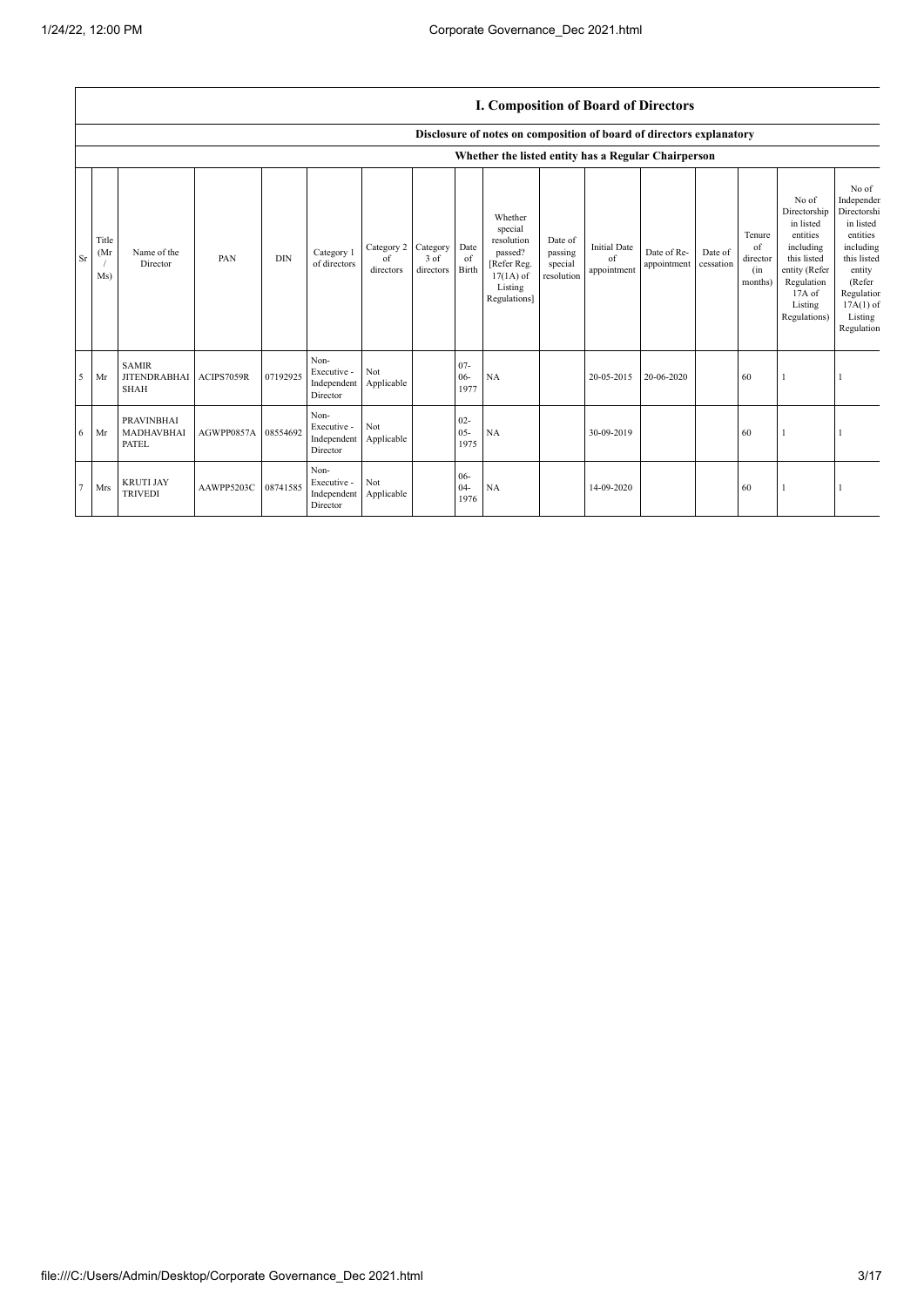|                | <b>Audit Committee Details</b> |                                              |                                                       |                            |                        |                      |         |
|----------------|--------------------------------|----------------------------------------------|-------------------------------------------------------|----------------------------|------------------------|----------------------|---------|
|                |                                |                                              | Whether the Audit Committee has a Regular Chairperson |                            | Yes                    |                      |         |
| Sr             | <b>DIN</b><br>Number           | Name of Committee<br>members                 | Category 1 of directors                               | Category 2 of<br>directors | Date of<br>Appointment | Date of<br>Cessation | Remarks |
|                | 07192925                       | <b>SAMIR JITENDRABHAI</b><br><b>SHAH</b>     | Non-Executive -<br>Independent Director               | Chairperson                | 20-05-2015             |                      |         |
| $\overline{2}$ |                                | 07192924 RIDDHI NIMIT SHAH                   | Non-Executive -<br>Independent Director               | Member                     | 20-05-2015             |                      |         |
| 3              | 08554692                       | <b>PRAVINBHAI</b><br><b>MADHAVBHAI PATEL</b> | Non-Executive -<br>Independent Director               | Member                     | 30-09-2019             |                      |         |
| $\overline{4}$ |                                | 08741585   KRUTI JAY TRIVEDI                 | Non-Executive -<br>Independent Director               | Member                     | 14-09-2020             |                      |         |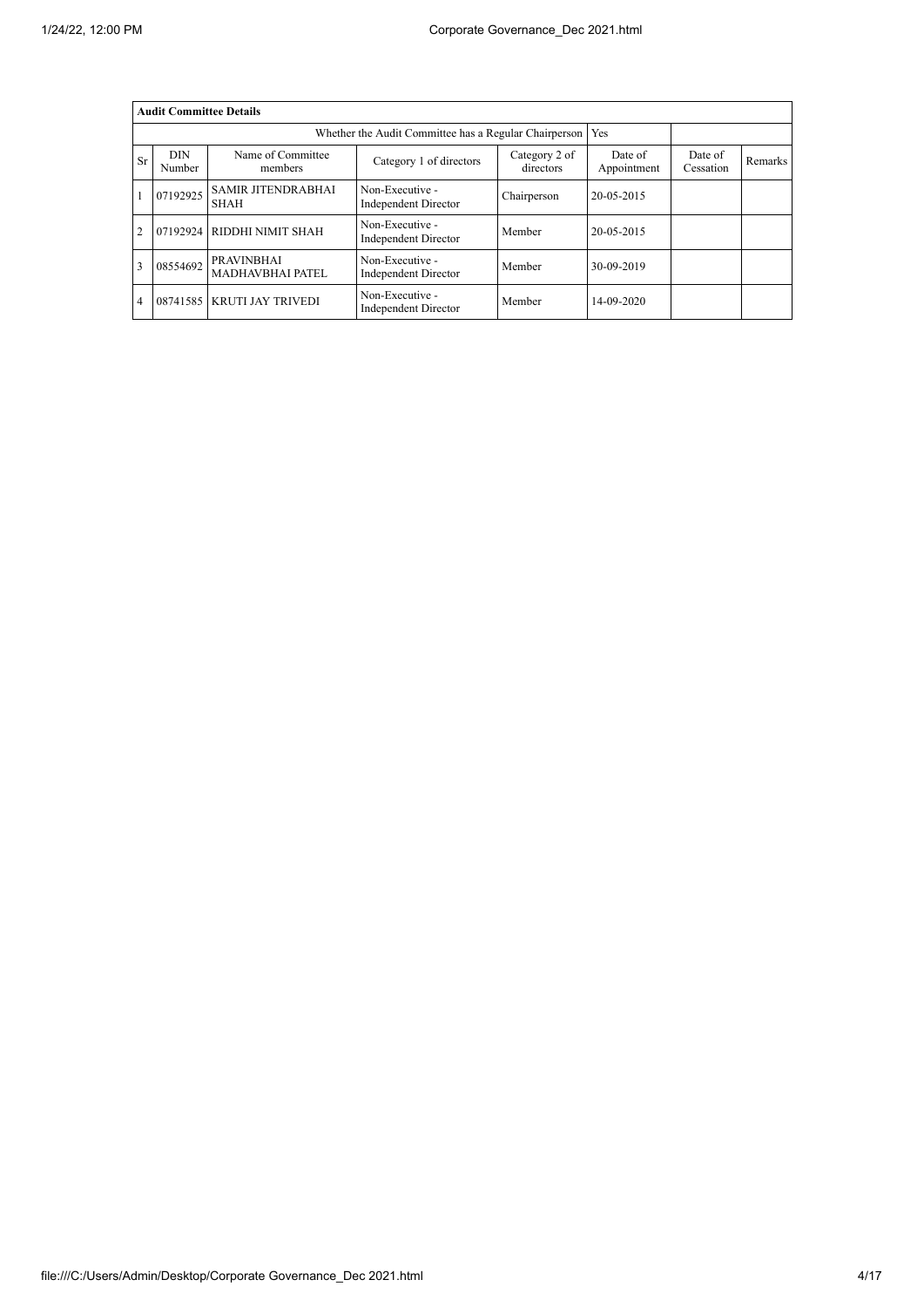|                |                      | Nomination and remuneration committee                                             |                                                |                            |                        |                      |         |
|----------------|----------------------|-----------------------------------------------------------------------------------|------------------------------------------------|----------------------------|------------------------|----------------------|---------|
|                |                      | Whether the Nomination and remuneration committee has a Regular Chairperson   Yes |                                                |                            |                        |                      |         |
| Sr             | <b>DIN</b><br>Number | Name of Committee<br>members                                                      | Category 1 of directors                        | Category 2 of<br>directors | Date of<br>Appointment | Date of<br>Cessation | Remarks |
|                | 07192925             | <b>SAMIR JITENDRABHAI</b><br><b>SHAH</b>                                          | Non-Executive -<br>Independent Director        | Chairperson                | 20-05-2015             |                      |         |
| $\overline{2}$ |                      | 07192924 RIDDHI NIMIT SHAH                                                        | Non-Executive -<br><b>Independent Director</b> | Member                     | 20-05-2015             |                      |         |
| 3              | 08554692             | <b>PRAVINBHAI</b><br><b>MADHAVBHAI PATEL</b>                                      | Non-Executive -<br>Independent Director        | Member                     | 30-09-2019             |                      |         |
| $\overline{4}$ |                      | 08741585 KRUTI JAY TRIVEDI                                                        | Non-Executive -<br>Independent Director        | Member                     | 14-09-2020             |                      |         |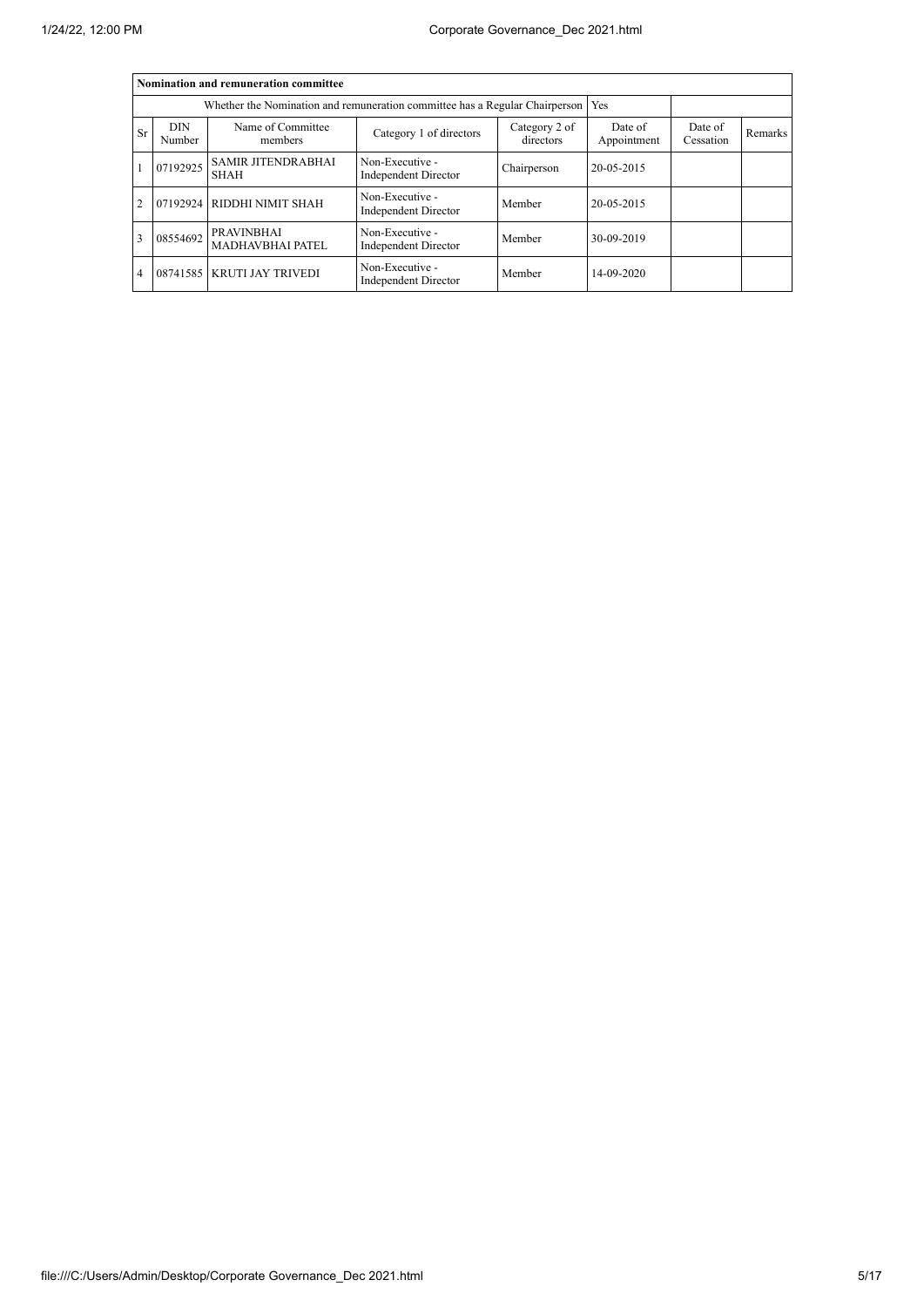|                |                      | <b>Stakeholders Relationship Committee</b> |                                                                                 |                            |                        |                      |         |
|----------------|----------------------|--------------------------------------------|---------------------------------------------------------------------------------|----------------------------|------------------------|----------------------|---------|
|                |                      |                                            | Whether the Stakeholders Relationship Committee has a Regular Chairperson   Yes |                            |                        |                      |         |
| Sr             | <b>DIN</b><br>Number | Name of Committee<br>members               | Category 1 of directors                                                         | Category 2 of<br>directors | Date of<br>Appointment | Date of<br>Cessation | Remarks |
|                | 07192925             | <b>SAMIR JITENDRABHAI</b><br><b>SHAH</b>   | Non-Executive -<br>Independent Director                                         | Chairperson                | 20-05-2015             |                      |         |
| $\overline{2}$ |                      | 07192924 RIDDHI NIMIT SHAH                 | Non-Executive -<br>Independent Director                                         | Member                     | 20-05-2015             |                      |         |
| 3              | 08554692             | <b>PRAVINBHAI</b><br>MADHAVBHAI PATEL      | Non-Executive -<br>Independent Director                                         | Member                     | 30-09-2019             |                      |         |
| $\overline{4}$ |                      | 08741585   KRUTI JAY TRIVEDI               | Non-Executive -<br>Independent Director                                         | Member                     | 14-09-2020             |                      |         |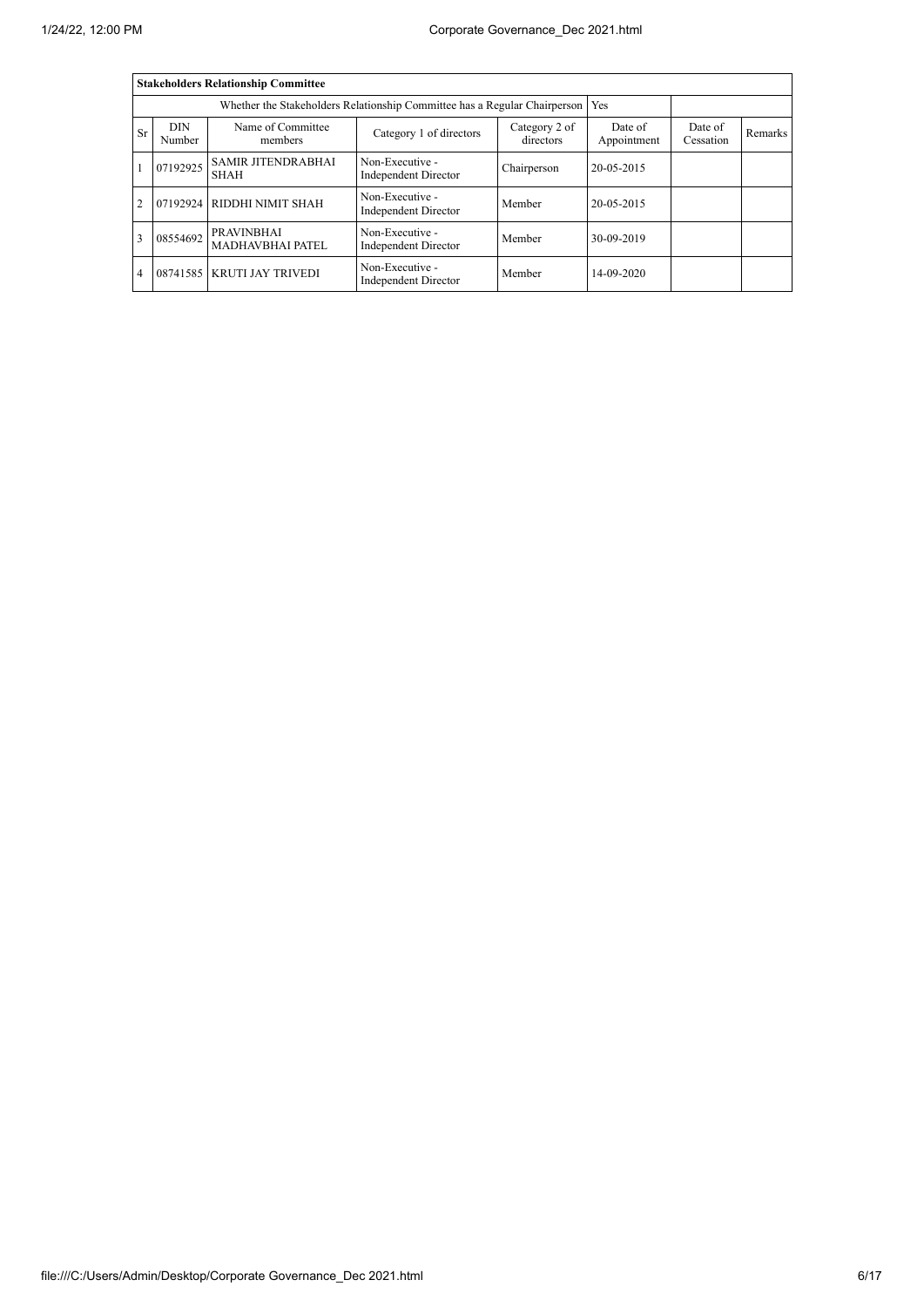|                                                                 | <b>Risk Management Committee</b> |                              |                            |                            |                        |                      |         |  |  |  |  |
|-----------------------------------------------------------------|----------------------------------|------------------------------|----------------------------|----------------------------|------------------------|----------------------|---------|--|--|--|--|
| Whether the Risk Management Committee has a Regular Chairperson |                                  |                              |                            |                            |                        |                      |         |  |  |  |  |
| l Sr                                                            | DIN<br>Number                    | Name of Committee<br>members | Category 1 of<br>directors | Category 2 of<br>directors | Date of<br>Appointment | Date of<br>Cessation | Remarks |  |  |  |  |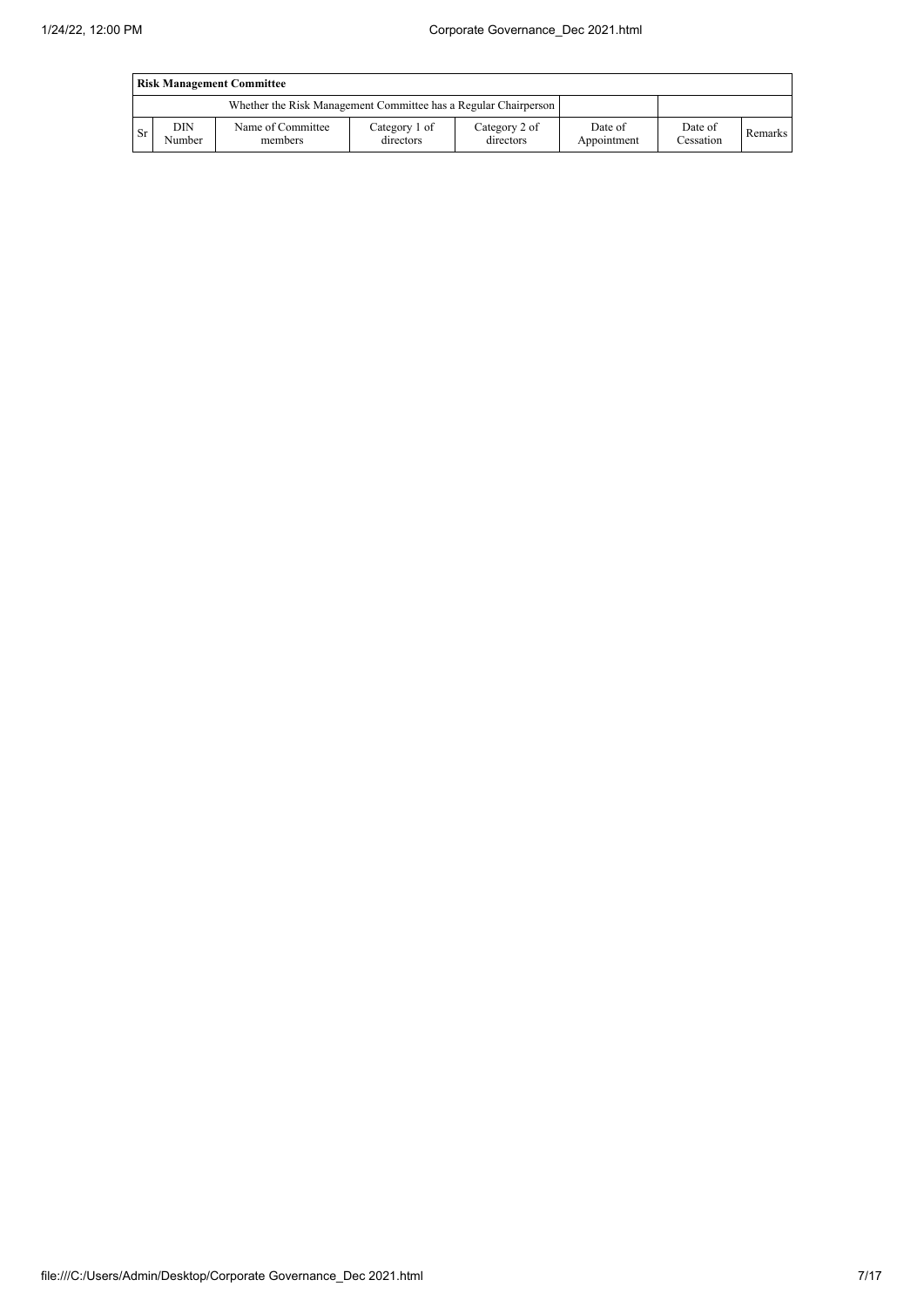|                |                      | <b>Corporate Social Responsibility Committee</b>                                      |                                         |                            |                        |                      |         |
|----------------|----------------------|---------------------------------------------------------------------------------------|-----------------------------------------|----------------------------|------------------------|----------------------|---------|
|                |                      | Whether the Corporate Social Responsibility Committee has a Regular Chairperson   Yes |                                         |                            |                        |                      |         |
| <b>Sr</b>      | <b>DIN</b><br>Number | Name of Committee<br>members                                                          | Category 1 of directors                 | Category 2 of<br>directors | Date of<br>Appointment | Date of<br>Cessation | Remarks |
|                | 03173737             | <b>MAFATLAL JETHALAL</b><br>PATEL                                                     | <b>Executive Director</b>               | Chairperson                | 21-06-2021             |                      |         |
| $\overline{2}$ | 03173769             | <b>PRAVINBHAI</b><br><b>MAFATBHAI PATEL</b>                                           | <b>Executive Director</b>               | Member                     | 21-06-2021             |                      |         |
|                |                      | 07192924 RIDDHI NIMIT SHAH                                                            | Non-Executive -<br>Independent Director | Member                     | 21-06-2021             |                      |         |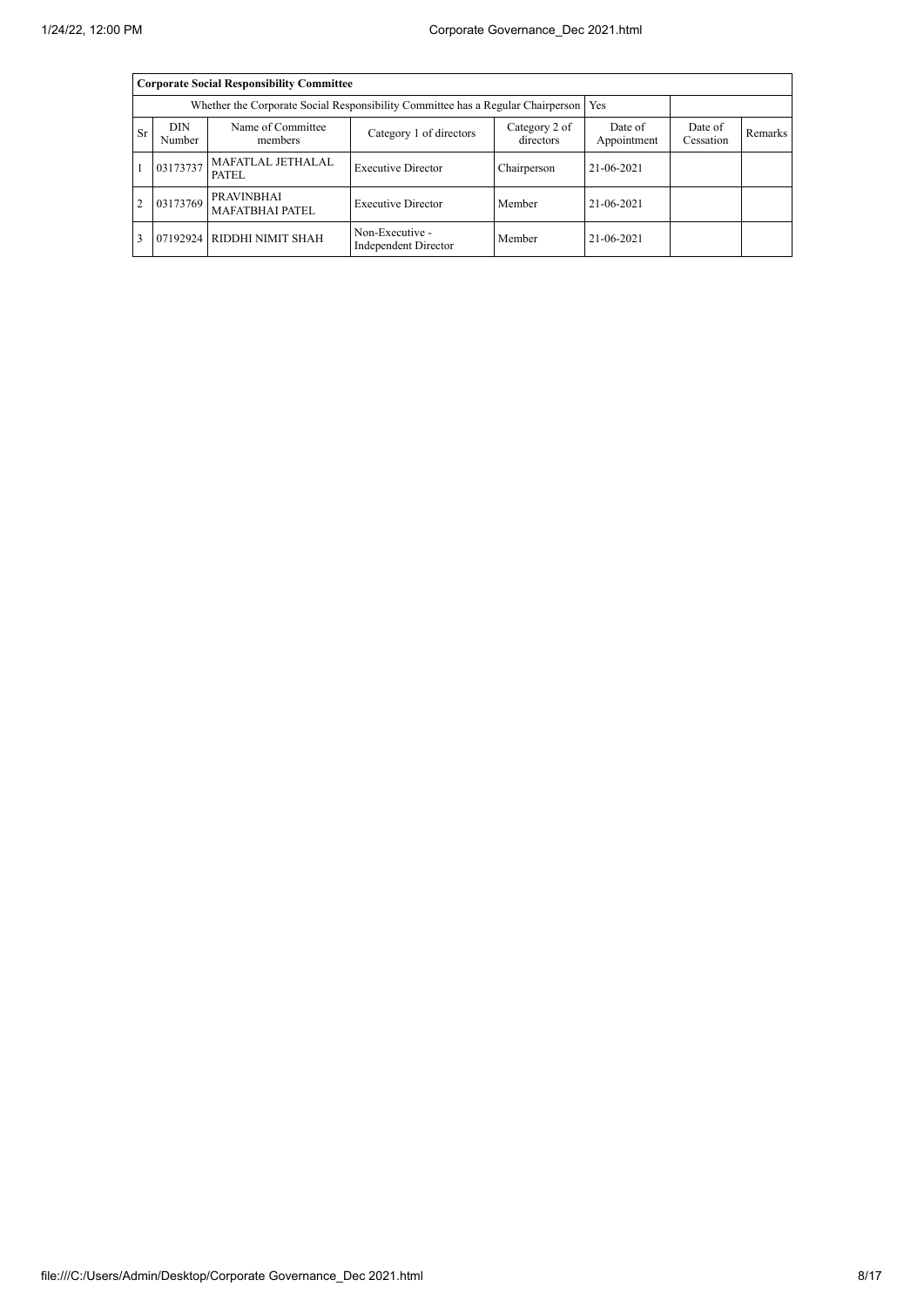| <b>Other Committee</b> |                                                                                                                                                  |  |  |  |  |  |  |  |  |  |  |
|------------------------|--------------------------------------------------------------------------------------------------------------------------------------------------|--|--|--|--|--|--|--|--|--|--|
|                        | Sr   DIN Number   Name of Committee members   Name of other committee   Category 1 of directors   Category 2 of directors   Remarks <sup> </sup> |  |  |  |  |  |  |  |  |  |  |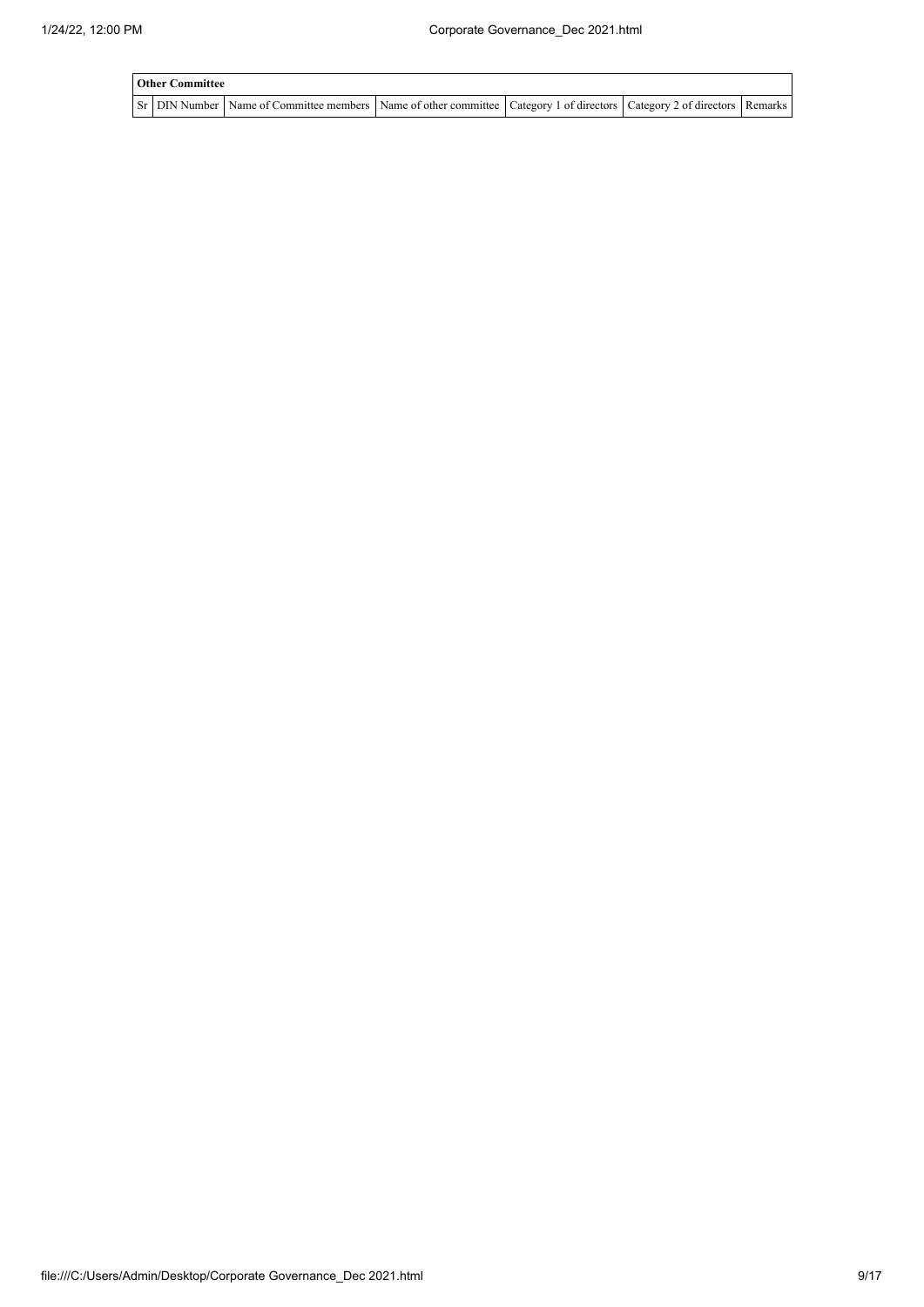|                                                                     | Annexure 1                                                   |                                                               |                                                                      |                                       |                                                     |                                                                                      |                                                                        |  |  |  |  |
|---------------------------------------------------------------------|--------------------------------------------------------------|---------------------------------------------------------------|----------------------------------------------------------------------|---------------------------------------|-----------------------------------------------------|--------------------------------------------------------------------------------------|------------------------------------------------------------------------|--|--|--|--|
|                                                                     | <b>Annexure 1</b>                                            |                                                               |                                                                      |                                       |                                                     |                                                                                      |                                                                        |  |  |  |  |
|                                                                     | <b>III. Meeting of Board of Directors</b>                    |                                                               |                                                                      |                                       |                                                     |                                                                                      |                                                                        |  |  |  |  |
| Disclosure of notes on meeting of<br>board of directors explanatory |                                                              |                                                               |                                                                      |                                       |                                                     |                                                                                      |                                                                        |  |  |  |  |
| Sr                                                                  | Date(s) of<br>meeting (if any)<br>in the previous<br>quarter | $Date(s)$ of<br>meeting (if any)<br>in the current<br>quarter | Maximum gap<br>between any two<br>consecutive (in<br>number of days) | Notes for<br>not<br>providing<br>Date | Whether<br>requirement of<br>Quorum met<br>(Yes/No) | Number of Directors<br>present* (All directors<br>including Independent<br>Director) | No. of<br>Independent<br><b>Directors</b><br>attending the<br>meeting* |  |  |  |  |
|                                                                     | 14-08-2021                                                   |                                                               |                                                                      |                                       | <b>Yes</b>                                          |                                                                                      |                                                                        |  |  |  |  |
| $\mathcal{L}$                                                       |                                                              | 10-11-2021                                                    | 87                                                                   |                                       | Yes                                                 |                                                                                      |                                                                        |  |  |  |  |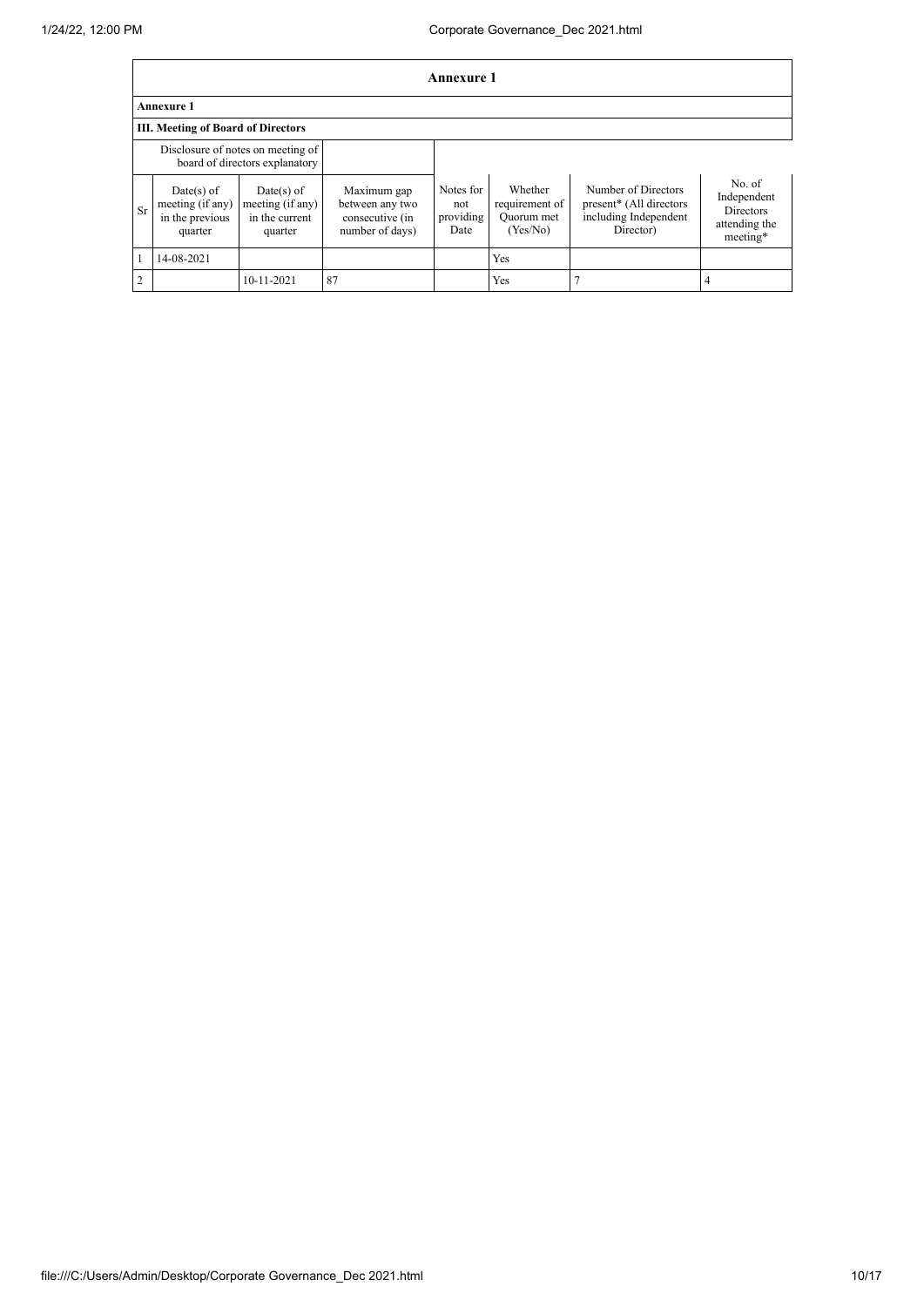$\overline{1}$ 

|                         | <b>Annexure 1</b>                                |                                                                                                          |                                                                      |                               |                                       |                                                        |                                                                                            |                                                                           |  |  |  |  |
|-------------------------|--------------------------------------------------|----------------------------------------------------------------------------------------------------------|----------------------------------------------------------------------|-------------------------------|---------------------------------------|--------------------------------------------------------|--------------------------------------------------------------------------------------------|---------------------------------------------------------------------------|--|--|--|--|
|                         | <b>IV. Meeting of Committees</b>                 |                                                                                                          |                                                                      |                               |                                       |                                                        |                                                                                            |                                                                           |  |  |  |  |
|                         |                                                  |                                                                                                          | Disclosure of notes on meeting of committees explanatory             |                               |                                       |                                                        |                                                                                            |                                                                           |  |  |  |  |
| Sr                      | Name of<br>Committee                             | Date(s) of meeting (Enter<br>dates of Previous quarter<br>and Current quarter in<br>chronological order) | Maximum gap<br>between any two<br>consecutive (in<br>number of days) | Name of<br>other<br>committee | Reson for<br>not<br>providing<br>date | Whether<br>requirement<br>of Quorum<br>met<br>(Yes/No) | Number of<br>Directors present*<br>(All directors<br>including<br>Independent<br>Director) | No. of<br>Independent<br><b>Directors</b><br>attending<br>the<br>meeting* |  |  |  |  |
| $\mathbf{1}$            | Audit<br>Committee                               | 14-08-2021                                                                                               |                                                                      |                               |                                       | Yes                                                    | 4                                                                                          | 4                                                                         |  |  |  |  |
| $\overline{2}$          | Audit<br>Committee                               | 10-11-2021                                                                                               | 87                                                                   |                               |                                       | Yes                                                    | 4                                                                                          | 4                                                                         |  |  |  |  |
| $\overline{\mathbf{3}}$ | Nomination<br>and<br>remuneration<br>committee   | 14-08-2021                                                                                               |                                                                      |                               |                                       | Yes                                                    | 4                                                                                          | 4                                                                         |  |  |  |  |
| $\overline{4}$          | Nomination<br>and<br>remuneration<br>committee   | $10 - 11 - 2021$                                                                                         | 87                                                                   |                               |                                       | Yes                                                    | 4                                                                                          | 4                                                                         |  |  |  |  |
| 5                       | <b>Stakeholders</b><br>Relationship<br>Committee | 14-08-2021                                                                                               |                                                                      |                               |                                       | Yes                                                    | 4                                                                                          | 4                                                                         |  |  |  |  |
| 6                       | <b>Stakeholders</b><br>Relationship<br>Committee | 10-11-2021                                                                                               | 87                                                                   |                               |                                       | Yes                                                    | 4                                                                                          | 4                                                                         |  |  |  |  |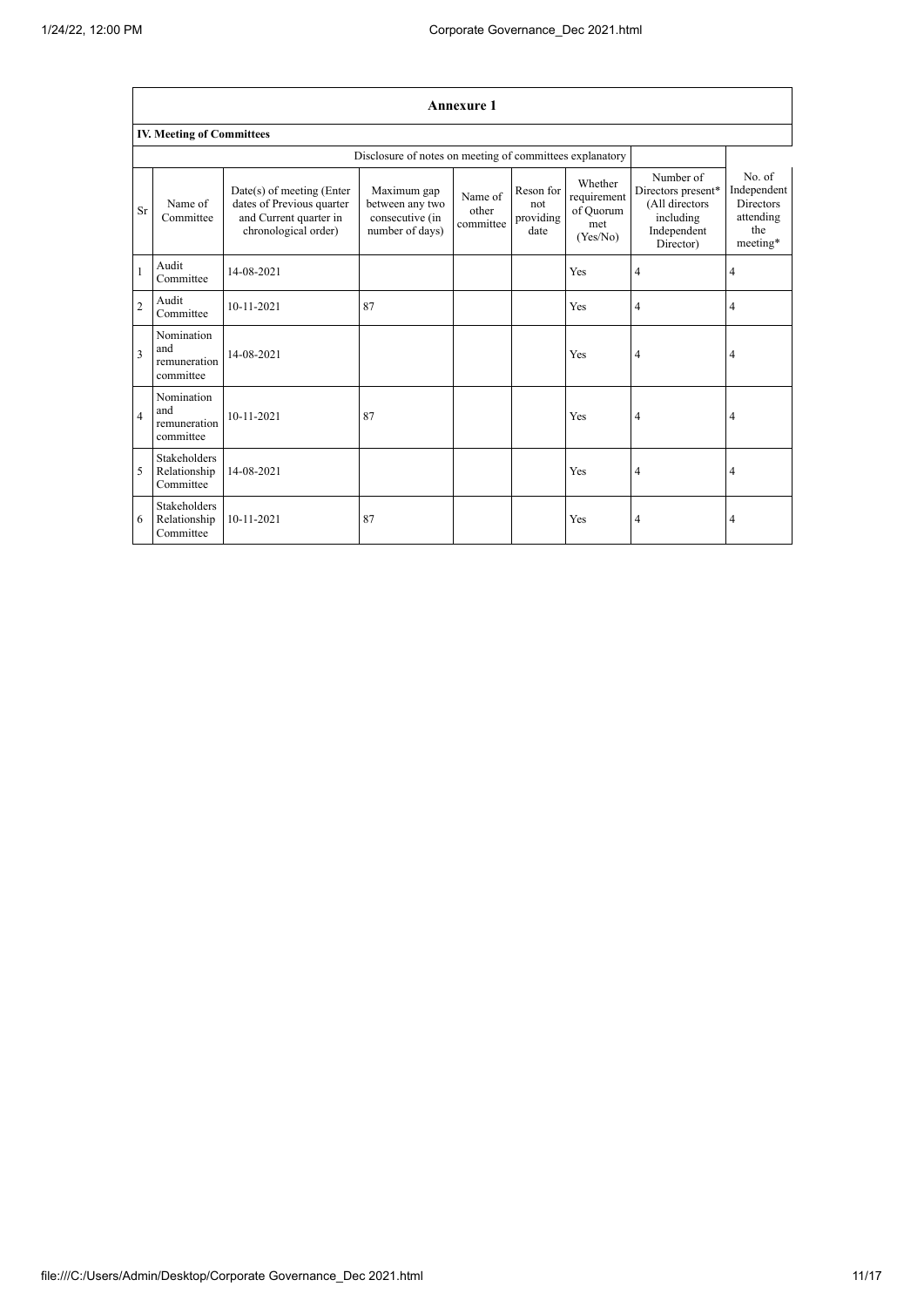|                | Annexure 1                                         |                                                                                                            |                                                                      |                               |                                       |                                                        |                                                                                                      |                                                                           |  |  |  |
|----------------|----------------------------------------------------|------------------------------------------------------------------------------------------------------------|----------------------------------------------------------------------|-------------------------------|---------------------------------------|--------------------------------------------------------|------------------------------------------------------------------------------------------------------|---------------------------------------------------------------------------|--|--|--|
|                | <b>IV. Meeting of Committees</b>                   |                                                                                                            |                                                                      |                               |                                       |                                                        |                                                                                                      |                                                                           |  |  |  |
| Sr             | Name of<br>Committee                               | $Date(s)$ of meeting (Enter<br>dates of Previous quarter<br>and Current quarter in<br>chronological order) | Maximum gap<br>between any two<br>consecutive (in<br>number of days) | Name of<br>other<br>committee | Reson for<br>not<br>providing<br>date | Whether<br>requirement<br>of Quorum<br>met<br>(Yes/No) | Number of<br><b>Directors</b><br>present* (All<br>directors<br>including<br>Independent<br>Director) | No. of<br>Independent<br><b>Directors</b><br>attending<br>the<br>meeting* |  |  |  |
| $\overline{7}$ | Corporate<br>Social<br>Responsibility<br>Committee | 14-08-2021                                                                                                 |                                                                      |                               |                                       | Yes                                                    | 4                                                                                                    |                                                                           |  |  |  |
| $\mathbf{8}$   | Corporate<br>Social<br>Responsibility<br>Committee | 10-11-2021                                                                                                 | 87                                                                   |                               |                                       | Yes                                                    | 4                                                                                                    |                                                                           |  |  |  |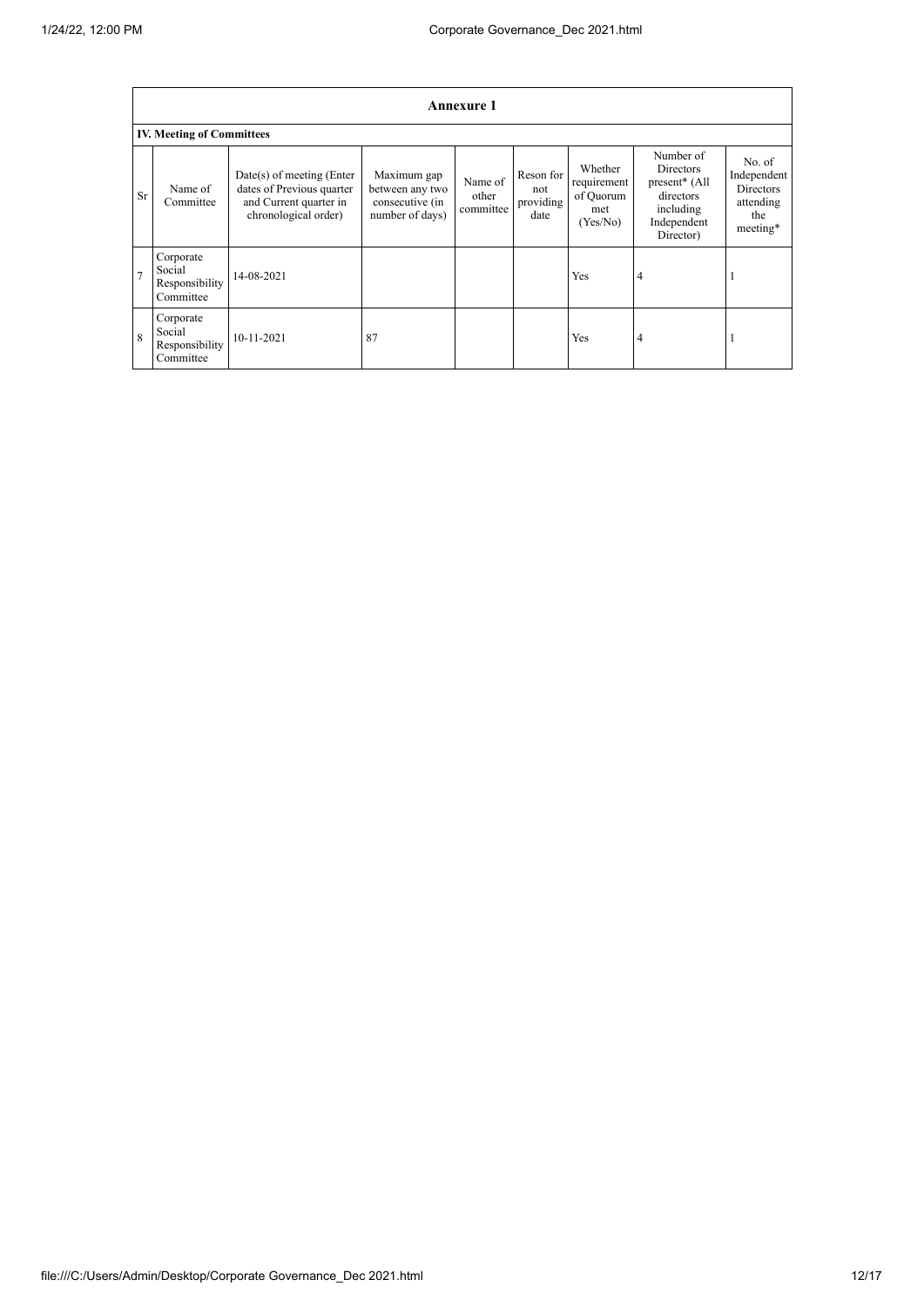|                                      | Annexure 1                                                                                                |                                  |                                                                    |  |  |  |
|--------------------------------------|-----------------------------------------------------------------------------------------------------------|----------------------------------|--------------------------------------------------------------------|--|--|--|
| <b>V. Related Party Transactions</b> |                                                                                                           |                                  |                                                                    |  |  |  |
| Sr                                   | Subject                                                                                                   | Compliance status<br>(Yes/No/NA) | If status is "No" details of non-<br>compliance may be given here. |  |  |  |
|                                      | Whether prior approval of audit committee obtained                                                        | <b>Yes</b>                       |                                                                    |  |  |  |
|                                      | Whether shareholder approval obtained for material RPT                                                    | <b>NA</b>                        |                                                                    |  |  |  |
|                                      | Whether details of RPT entered into pursuant to omnibus approval<br>have been reviewed by Audit Committee | Yes                              |                                                                    |  |  |  |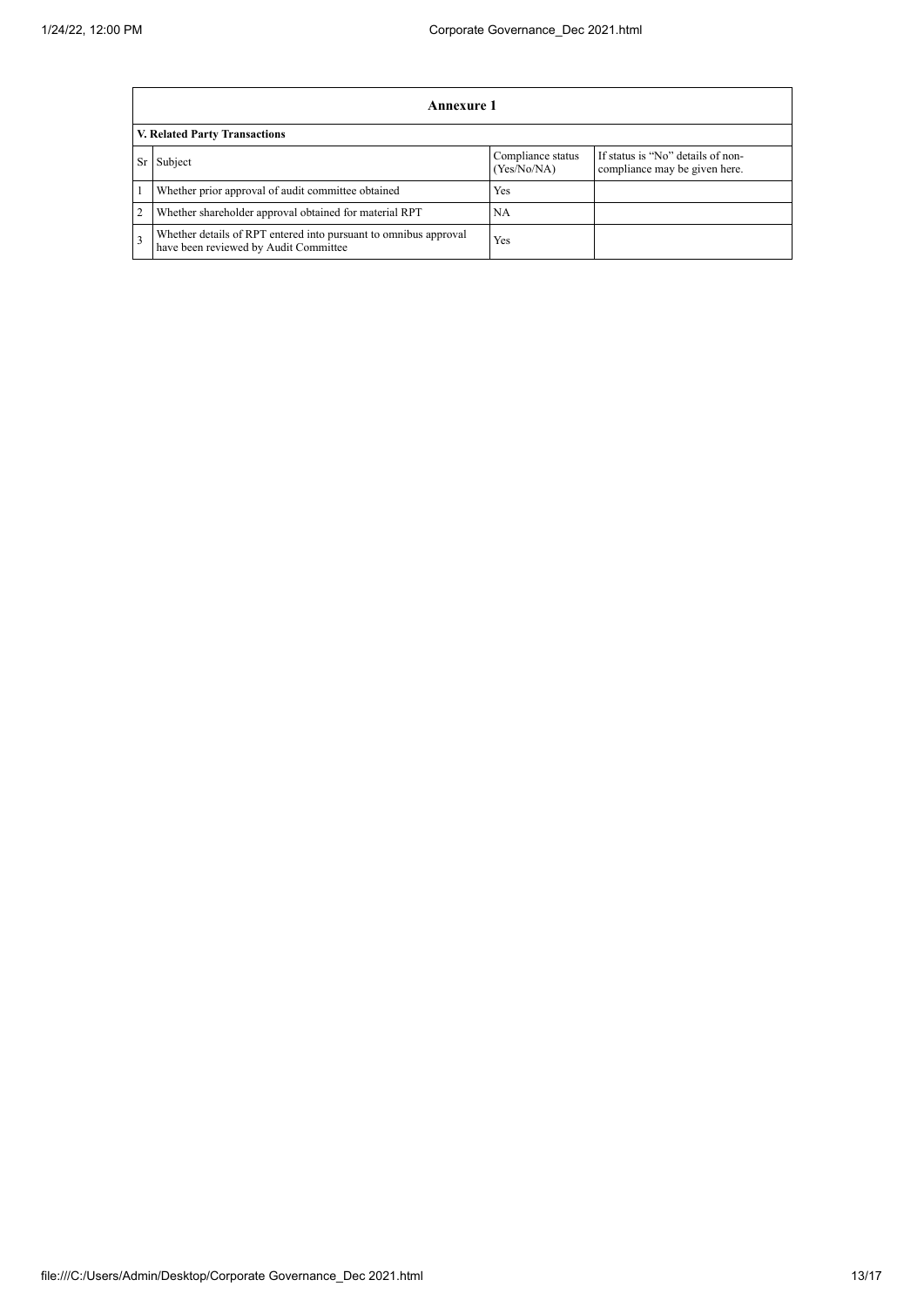|                | Annexure 1                                                                                                                                                                                                      |                               |  |  |  |  |
|----------------|-----------------------------------------------------------------------------------------------------------------------------------------------------------------------------------------------------------------|-------------------------------|--|--|--|--|
|                | <b>VI. Affirmations</b>                                                                                                                                                                                         |                               |  |  |  |  |
|                | Sr Subject                                                                                                                                                                                                      | Compliance<br>status (Yes/No) |  |  |  |  |
| 1              | The composition of Board of Directors is in terms of SEBI (Listing obligations and disclosure requirements)<br>Regulations, 2015                                                                                | Yes                           |  |  |  |  |
| $\overline{c}$ | The composition of the following committees is in terms of SEBI(Listing obligations and disclosure requirements)<br>Regulations, 2015 a. Audit Committee                                                        | Yes                           |  |  |  |  |
| 3              | The composition of the following committees is in terms of SEBI(Listing obligations and disclosure requirements)<br>Regulations, 2015. b. Nomination & remuneration committee                                   | Yes                           |  |  |  |  |
| $\overline{4}$ | The composition of the following committees is in terms of SEBI(Listing obligations and disclosure requirements)<br>Regulations, 2015. c. Stakeholders relationship committee                                   | Yes                           |  |  |  |  |
| 5              | The composition of the following committees is in terms of SEBI(Listing obligations and disclosure requirements)<br>Regulations, 2015. d. Risk management committee (applicable to the top 500 listed entities) | NA                            |  |  |  |  |
| 6              | The committee members have been made aware of their powers, role and responsibilities as specified in SEBI<br>(Listing obligations and disclosure requirements) Regulations, 2015.                              | Yes                           |  |  |  |  |
| $\overline{7}$ | The meetings of the board of directors and the above committees have been conducted in the manner as specified in<br>SEBI (Listing obligations and disclosure requirements) Regulations, 2015.                  | Yes                           |  |  |  |  |
| 8              | This report and/or the report submitted in the previous quarter has been placed before Board of Directors.                                                                                                      | Yes                           |  |  |  |  |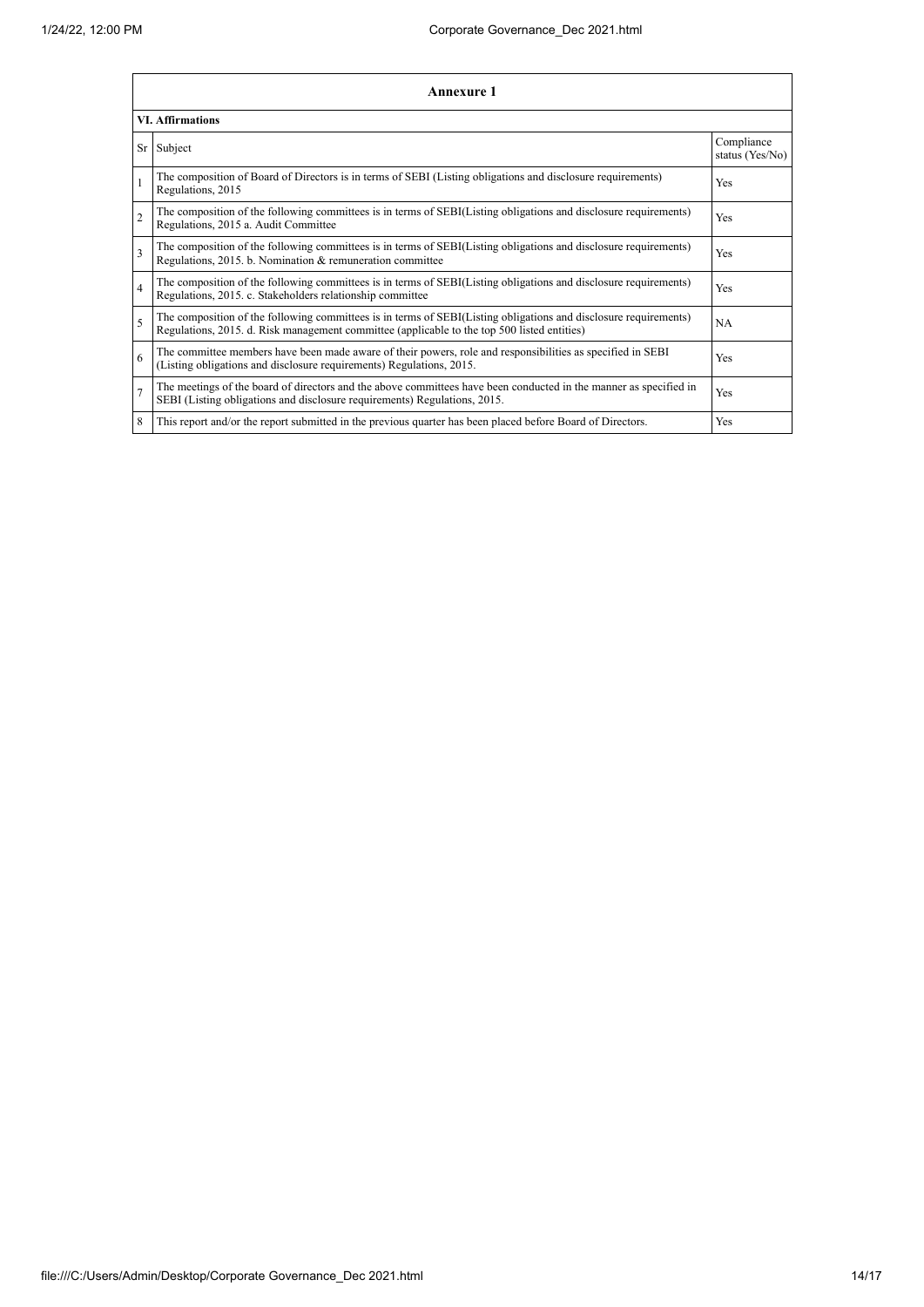| <b>Annexure 1</b> |                   |                                          |  |  |
|-------------------|-------------------|------------------------------------------|--|--|
| l Sr              | Subject           | Compliance status                        |  |  |
|                   | Name of signatory | <b>RUJVI PARAS SHAH</b>                  |  |  |
|                   | Designation       | Company Secretary and Compliance Officer |  |  |